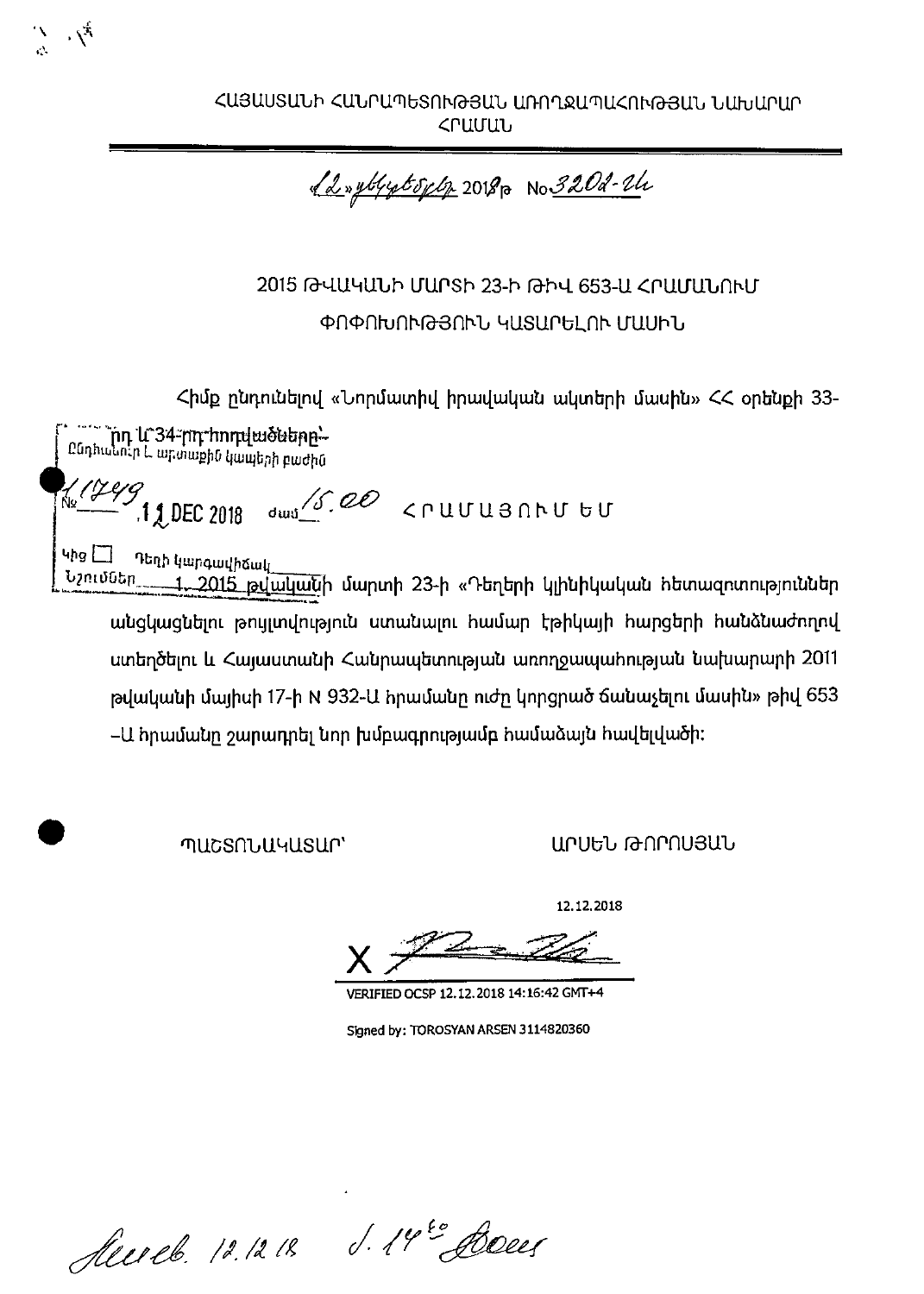Հավելված **Unnnouuunnumpuun tutuununn** 2018 թվականի դեկտեմբերի «12» -ի  $N$  3202 -  $U$  hpuuuuuuh

## ԴԵՂԵՐԻ ԿԼԻՆԻԿԱԿԱՆ ՀԵՏԱԶՈՏՈՒԹՅՈՒՆՆԵՐ ԱՆՑԿԱՑՆԵԼՈՒ ԹՈՒՅԼՏՎՈՒԹՅՈՒՆ ՍՏԱՆԱԼՈՒ ՀԱՄԱՐ ԷԹԻԿԱՅԻ ՀԱՐՑԵՐԻ ՀԱՆՁՆԱԺՈՂՈՎ ՍՏԵՂԾԵԼՈՒ ԵՎ ՀԱՆՁՆԱԺՈՂՈՎԻ ԿԱԶՄԸ ՀԱՍՏԱՏԵԼՈՒ ՄԱՍԻՆ

 $\mathbf{A}$ 

Chap nbrimthbritt Cwiwwnwbh Ctubrumtibuintrajwb Liwnwt.twpmiajwb 2002 hունվարի 24-ի N 63 որոշմամբ հաստատված «Հայաստանի թվականի հունվարի 24-ի N 63 որոշմամբ հաստատված «Հայաստանի<br>Հանրապետությունում նոր դեղերի կյինիկական հետազոտությունների անցկացման կարգ»-ի 8-րդ կետի պահանջները.

## cruuuenru- blr

1. Դեղերի կլինիկական հետազոտություններին մասնակցելու կամավորությունը, մասնակիցների անվտանգությունը և իրավունքների պաշտպանությունը ապահովելու, կլինիկական հետազոտության վտանգի և արդյունավետության հարաբերակցության, ինչպես նաև էթիկալի նորմերի պահպանման գնահատականը տալու նպատակով ստեղծել էթիկալի հարցերի հանձնաժողով և հաստատել նրա անհատական կազմը hամաձայն hավելվածի:

2. Հանձնաժողովին՝ Հայաստանի Հանրապետության կառավարության 2002 թվականի hունվարի 24-ի N 63 որոշմամբ հաստատված «Հայաստանի Հանրապետությունում նոր դեղերի կլինիկական հետազոտությունների անցկացման կարգով», «Դեղերի կլինիկական հետազոտություններ անցկացնելու թույլտվություն ստանալու համար անհրաժեշտ փաստաթղթերի ցանկը և էթիկայի հարցերի իանձնաժողովի կանոնադրությունը հաստատելու մասին» Հայաստանի Cw'Upwu4bulmraiwb wanuunmwhmiajwb bwhiwpwph 2011 rat.twbuibh aujhuh 17-h N 05-Ն հրամանով հաստատված էթիկայի հանձնաժողովի կանոնադրությամբ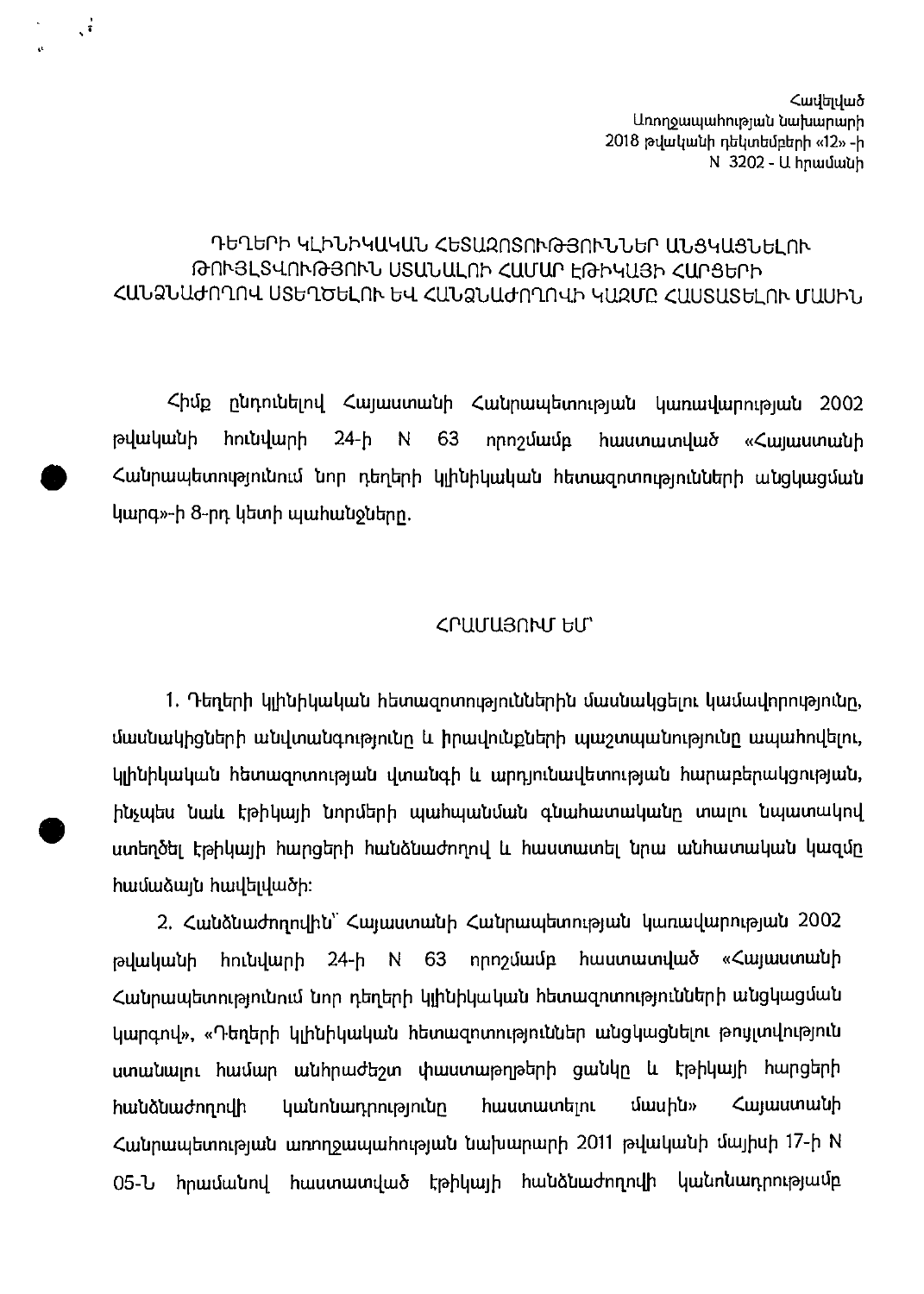սաիմանված գործառույթների շրջանակներում իրականացնել հանձնաժողովին վերապահված լիազորությունները։

 $\ddot{\bullet}$ 

 $3.$ Սույն հրամանի կատարման հսկողությունը վերապահում եմ Առողջապահության նախարարի տեղակալ Անահիտ Ավանեսյանին։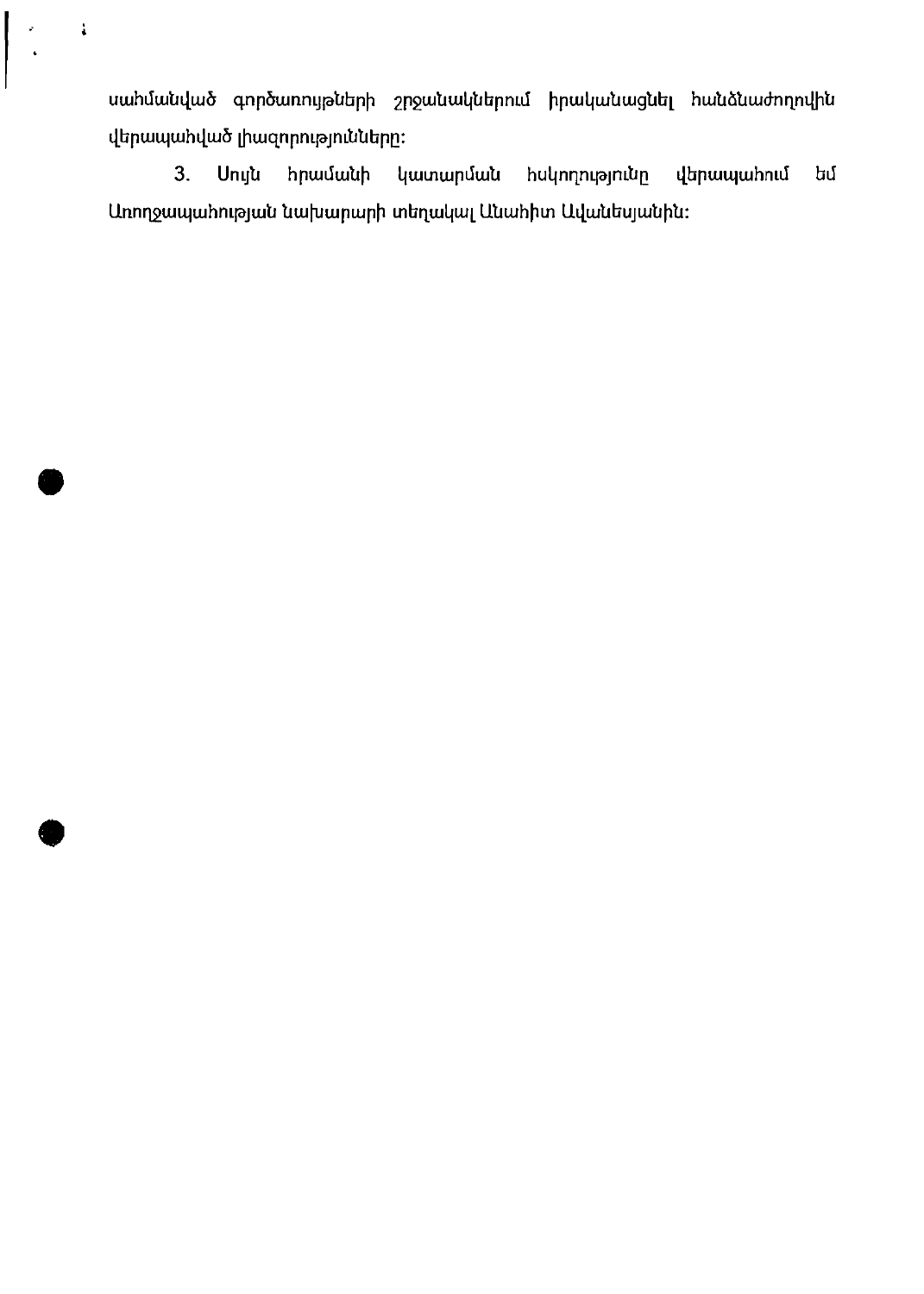Հավելված Առողջապահության 2018 թվականի դեկտեմբերի «12» -ի N 3202 - Ա հրամանի

## UU<USU4UU 4URUC ԷԹԻԿԱՅԻ ՀԱՐՑԵՐԻ ՀԱՆՁՆԱԺՈՂՈՎԻ

 $\ddot{\phantom{0}}$ 

| 1) Նարինե Միրզոյան    | Մ.Հերացու անվան պետական բժշկական<br>համալսարանի կլինիկական ֆարմակոլոգիայի<br>ամբիոնի վարիչ, բժշկական գիտությունների<br>դոկտոր (հանձնաժողովի նախագահ,<br>hամաձայնությամբ),                                                                                                       |
|-----------------------|---------------------------------------------------------------------------------------------------------------------------------------------------------------------------------------------------------------------------------------------------------------------------------|
| 2) Աննա Մկրտչյան      | ԵՊՀ Ֆարմացիայի ինստիտուտ, գիտական և<br>ներդրումային հարցերի գծով փոխտնօրեն,<br>ֆարմքիմիայի և ֆարմակոգնոզիայի ամբիոնի<br>ասիստենտ, դեղագետ, քիմիական գիտությունների<br>թեկնածու (համաձայնությամբ),                                                                               |
| 3)Մարգարիտա Բեգլարյան | «Դեղագիտություն և դեղաբանություն. կրթություն և<br>գիտություն» ասոցացիայի նախագահ<br>(hամաձայնությամբ),                                                                                                                                                                          |
| 4) Լուսինե Սահակյան   | ԵՊՀ Ֆարմացիայի ինստիտուտ,<br>կենսաբժշկագիտության ամբիոնի դասախոս,<br>դեղագետ (համաձայնությամբ),                                                                                                                                                                                 |
| 5) Իրինա Մալխասյան    | Մ.Հերացու անվան պետական բժշկական<br>համալսարանի անեսթեզիոլոգիայի և ինտենսիվ<br>թերապիայի ամբիոնի վարիչ, «Հերացի»<br>համալսարանական հիվանդանոցային համալիրի<br>անեսթեզիոլոգիայի և ինտենսիվ թերապիայի<br>կլինիկայի ղեկավար, բժշկական գիտությունների<br>դոկտոր, (համաձայնությամբ), |
| 6) Արմինե Հակոբյան    | Մ.Հերացու անվան պետական բժշկական<br>համալսարանի կլինիկական ալերգոլոգիայի<br>ամբիոնի դոցենտ, «Հերացի» համալսարանական<br>հիվանդանոցային համալիրի ալերգոլոգիայի և<br>կլինիկական իմունոլոգիայի կենտրոնի բժիշկ,<br>բժշկական գիտությունների թեկնածու<br>(hամաձայնությամբ)             |